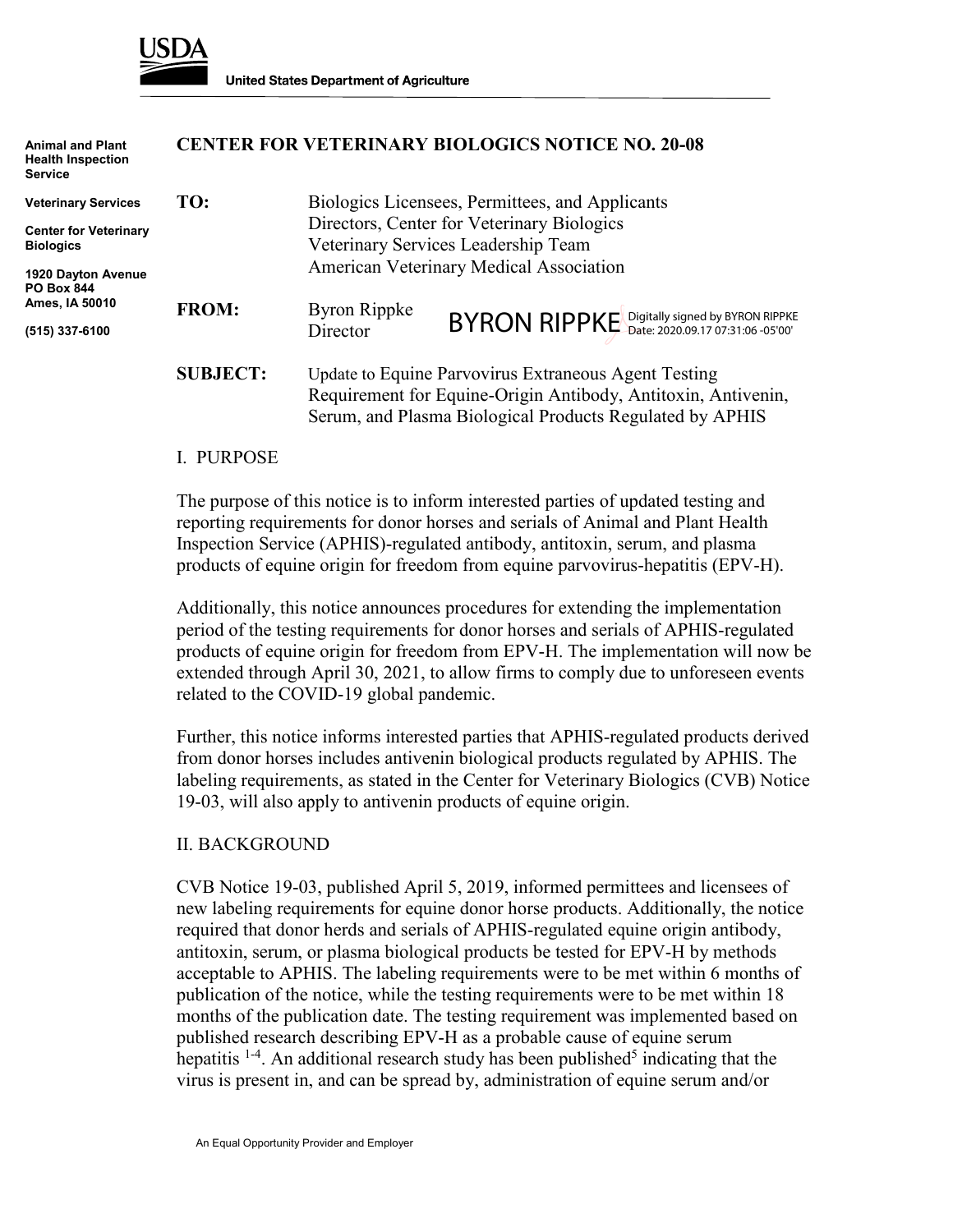# **CENTER FOR VETERINARY BIOLOGICS NOTICE NO. 20-08** Page 2

plasma. The presence of the EPV-H in licensed veterinary biologicals poses a newly identified and unacceptable risk, requiring regulatory action.

# III. ACTION

# A. ASSAY TESTING AGAINST EPV-H

EPV-H must be detected by an assay acceptable to APHIS. Licensees and permittees may develop an assay to detect EPV-H or use a contract laboratory for testing. Licensees and permittees should contact CVB regarding their testing preference prior to initiation of testing.

For licensees and permittees that will develop an assay, the assay must be validated, and the limit of detection for the assay must be established. Interested parties must also satisfactorily complete testing of a quality assessment panel available from CVB. Upon satisfactory acceptance of the assay validation data and quality assessment panel results by CVB, the assay may be used for testing donor horses and final product serials.

- B. Update of the Outline of Production (OP)
	- 1. After CVB acceptance of the validation data and quality assessment panel results, Section I.B.1 of the OP must be revised to include annual EPV-H testing and testing of replacement donor horses.
	- 2. Section V.B.1 of the OP must be revised to include serial testing of final product. Include the following: name of laboratory performing the testing; assay test procedure; validity criteria for testing; and acceptance criteria for a satisfactory test including conditions for retesting. A Special Outline may be used to document the conduct of an assay performed by the licensee or permittee.

### IV. IMPLEMENTATION/ APPLICABILITY

Product labeling per CVB Notice 19-03 and Outlines of Production, Sections I.B and V.B must be in compliance by April 30, 2021.

### V. REFERENCES

- 1. Divers TJ, Tennant BC, Kumar A, McDonough S, Cullen J, Bhuva N, *et al*. New Parvovirus Associated with Serum Hepatitis in Horses after Inoculation of Common Biological Product. *Emerg Infect Dis.* 2018; 24(2):303-310.
- 2. [Tomlinson JE,](https://www.ncbi.nlm.nih.gov/pubmed/?term=Tomlinson%20JE%5BAuthor%5D&cauthor=true&cauthor_uid=30520132) [Tennant BC,](https://www.ncbi.nlm.nih.gov/pubmed/?term=Tennant%20BC%5BAuthor%5D&cauthor=true&cauthor_uid=30520132) [Struzyna A,](https://www.ncbi.nlm.nih.gov/pubmed/?term=Struzyna%20A%5BAuthor%5D&cauthor=true&cauthor_uid=30520132) [Mrad D,](https://www.ncbi.nlm.nih.gov/pubmed/?term=Mrad%20D%5BAuthor%5D&cauthor=true&cauthor_uid=30520132) [Browne N,](https://www.ncbi.nlm.nih.gov/pubmed/?term=Browne%20N%5BAuthor%5D&cauthor=true&cauthor_uid=30520132) [Whelchel D,](https://www.ncbi.nlm.nih.gov/pubmed/?term=Whelchel%20D%5BAuthor%5D&cauthor=true&cauthor_uid=30520132) [Johnson](https://www.ncbi.nlm.nih.gov/pubmed/?term=Johnson%20PJ%5BAuthor%5D&cauthor=true&cauthor_uid=30520132)  [PJ,](https://www.ncbi.nlm.nih.gov/pubmed/?term=Johnson%20PJ%5BAuthor%5D&cauthor=true&cauthor_uid=30520132) [Jamieson C,](https://www.ncbi.nlm.nih.gov/pubmed/?term=Jamieson%20C%5BAuthor%5D&cauthor=true&cauthor_uid=30520132) [Löhr CV,](https://www.ncbi.nlm.nih.gov/pubmed/?term=L%C3%B6hr%20CV%5BAuthor%5D&cauthor=true&cauthor_uid=30520132) [Bildfell R,](https://www.ncbi.nlm.nih.gov/pubmed/?term=Bildfell%20R%5BAuthor%5D&cauthor=true&cauthor_uid=30520132) [McKenzie EC,](https://www.ncbi.nlm.nih.gov/pubmed/?term=McKenzie%20EC%5BAuthor%5D&cauthor=true&cauthor_uid=30520132) [Laverack M,](https://www.ncbi.nlm.nih.gov/pubmed/?term=Laverack%20M%5BAuthor%5D&cauthor=true&cauthor_uid=30520132) [Renshaw RW,](https://www.ncbi.nlm.nih.gov/pubmed/?term=Renshaw%20RW%5BAuthor%5D&cauthor=true&cauthor_uid=30520132) [Dubovi E,](https://www.ncbi.nlm.nih.gov/pubmed/?term=Dubovi%20E%5BAuthor%5D&cauthor=true&cauthor_uid=30520132) [Kapoor A,](https://www.ncbi.nlm.nih.gov/pubmed/?term=Kapoor%20A%5BAuthor%5D&cauthor=true&cauthor_uid=30520132) [Meirs RS,](https://www.ncbi.nlm.nih.gov/pubmed/?term=Meirs%20RS%5BAuthor%5D&cauthor=true&cauthor_uid=30520132) [Belgrave R,](https://www.ncbi.nlm.nih.gov/pubmed/?term=Belgrave%20R%5BAuthor%5D&cauthor=true&cauthor_uid=30520132) [Engiles J,](https://www.ncbi.nlm.nih.gov/pubmed/?term=Engiles%20J%5BAuthor%5D&cauthor=true&cauthor_uid=30520132) [Van de Walle GR,](https://www.ncbi.nlm.nih.gov/pubmed/?term=Van%20de%20Walle%20GR%5BAuthor%5D&cauthor=true&cauthor_uid=30520132) [Divers TJ.](https://www.ncbi.nlm.nih.gov/pubmed/?term=Divers%20TJ%5BAuthor%5D&cauthor=true&cauthor_uid=30520132) Viral testing of 10 cases of Theiler's disease and 37 in-contact horses in the absence